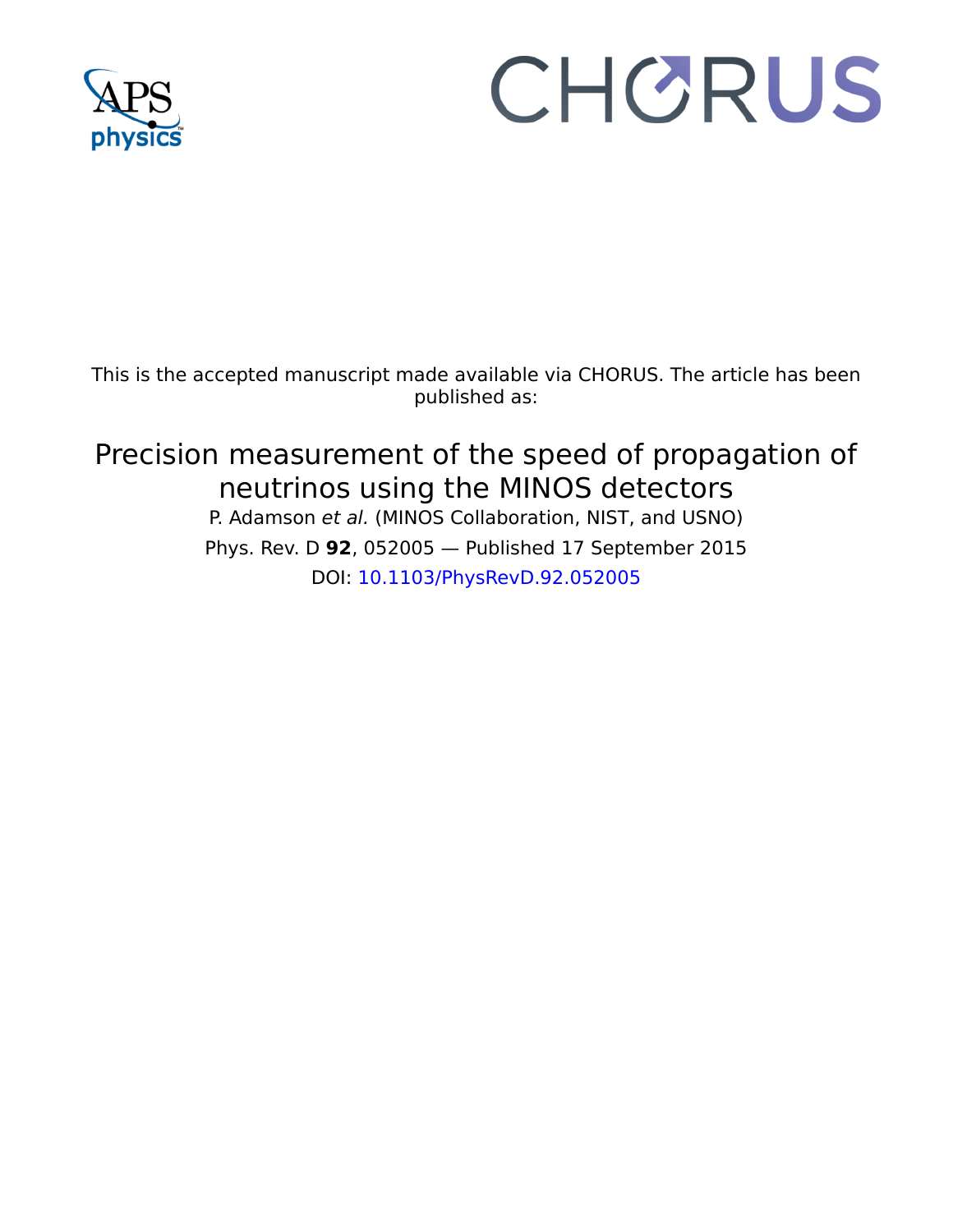# Precision measurement of the speed of propagation of neutrinos using the MINOS detectors

P. Adamson,<sup>7</sup> I. Anghel,<sup>14, 1</sup> N. Ashby,<sup>32</sup> A. Aurisano,<sup>6</sup> G. Barr,<sup>20</sup> M. Bishai,<sup>2</sup> A. Blake,<sup>4</sup> G. J. Bock,<sup>7</sup> D. Bogert,<sup>7</sup> R. Bumgarner,<sup>33</sup> S. V. Cao,<sup>28</sup> C. M. Castromonte,<sup>8</sup> S. Childress,<sup>7</sup> J. A. B. Coelho,<sup>29,5</sup> L. Corwin,<sup>13,\*</sup> D. Cronin-Hennessy,<sup>17</sup> J. K. de Jong,<sup>20</sup> A. V. Devan,<sup>31</sup> N. E. Devenish,<sup>26</sup> M. V. Diwan,<sup>2</sup> C. O. Escobar,<sup>5</sup> J. J. Evans,<sup>16</sup> E. Falk,<sup>26</sup> G. J. Feldman,<sup>9</sup> B. Fonville,<sup>33</sup> M. V. Frohne,<sup>10,†</sup> H. R. Gallagher,<sup>29</sup> R. A. Gomes,<sup>8</sup> M. C. Goodman,<sup>1</sup> P. Gouffon,<sup>23</sup> N. Graf,<sup>12</sup> R. Gran,<sup>18</sup> K. Grzelak,<sup>30</sup> A. Habig,<sup>18</sup> S. R. Hahn,<sup>7</sup> J. Hartnell,<sup>26</sup> R. Hatcher,<sup>7</sup> J. Hirschauer,<sup>33</sup> A. Holin,<sup>15</sup> J. Huang,<sup>28</sup> J. Hylen,<sup>7</sup> G. M. Irwin,<sup>25</sup> Z. Isvan,<sup>2, 21</sup> C. James,<sup>7</sup> S. R. Jefferts,<sup>32</sup> D. Jensen,<sup>7</sup> T. Kafka,<sup>29</sup> S. M. S. Kasahara,<sup>17</sup> G. Koizumi,<sup>7</sup> M. Kordosky,<sup>31</sup> A. Kreymer,<sup>7</sup> K. Lang,<sup>28</sup> J. Ling,<sup>2</sup> P. J. Litchfield,<sup>17, 22</sup> P. Lucas,<sup>7</sup> W. A. Mann,<sup>29</sup> M. L. Marshak,<sup>17</sup> D. Matsakis,<sup>33</sup> N. Mayer,<sup>29, 13</sup> A. McKinley,<sup>33</sup> C. McGivern,<sup>21</sup> M. M. Medeiros,<sup>8</sup> R. Mehdiyev,<sup>28</sup> J. R. Meier,<sup>17</sup> M. D. Messier,<sup>13</sup> W. H. Miller,<sup>17</sup> S. R. Mishra,<sup>24</sup> S. Mitchell,<sup>33</sup> S. Moed Sher,<sup>7</sup> C. D. Moore,<sup>7</sup> L. Mualem,<sup>3</sup> J. Musser,<sup>13</sup> D. Naples,  $^{21}$  J. K. Nelson,  $^{31}$  H. B. Newman,  $^{3}$  R. J. Nichol,  $^{15}$  J. A. Nowak,  $^{17}$  J. O'Connor,  $^{15}$  M. Orchanian,  $^{3}$ R. B. Pahlka,<sup>7</sup> J. Paley,<sup>1</sup> T. E. Parker,<sup>32</sup> R. B. Patterson,<sup>3</sup> G. Pawloski,<sup>17,25</sup> A. Perch,<sup>15</sup> S. Phan-Budd,<sup>1</sup> R. K. Plunkett,<sup>7</sup> N. Poonthottathil,<sup>7</sup> E. Powers,<sup>33</sup> X. Qiu,<sup>25</sup> A. Radovic,<sup>31</sup> B. Rebel,<sup>7</sup> K. Ridl,<sup>18, ‡</sup> S. Römisch,<sup>32</sup> C. Rosenfeld,<sup>24</sup> H. A. Rubin,<sup>12</sup> M. C. Sanchez,<sup>14, 1</sup> J. Schneps,<sup>29</sup> A. Schreckenberger,<sup>28, 17</sup> P. Schreiner,<sup>1</sup> R. Sharma,<sup>7</sup> A. Sousa,<sup>6, 9</sup> N. Tagg,<sup>19</sup> R. L. Talaga,<sup>1</sup> J. Thomas,<sup>15</sup> M. A. Thomson,<sup>4</sup> X. Tian,<sup>24</sup> A. Timmons,<sup>16</sup> S. C. Tognini,<sup>8</sup> R. Toner,<sup>9,4</sup> D. Torretta,<sup>7</sup> J. Urheim,<sup>13</sup> P. Vahle,<sup>31</sup> B. Viren,<sup>2</sup> A. Weber,<sup>20, 22</sup> R. C. Webb,<sup>27</sup> C. White,<sup>12</sup> L. Whitehead,<sup>11, 2</sup> L. H. Whitehead,<sup>15</sup> S. G. Wojcicki,<sup>25</sup> J. Wright,<sup>33</sup> V. Zhang,<sup>32</sup> and R. Zwaska<sup>7</sup> (The MINOS Collaboration, NIST, and USNO)  $1$ Argonne National Laboratory, Argonne, Illinois 60439, USA  ${}^{2}$ Brookhaven National Laboratory, Upton, New York 11973, USA <sup>3</sup>Lauritsen Laboratory, California Institute of Technology, Pasadena, California 91125, USA <sup>4</sup>Cavendish Laboratory, University of Cambridge, Madingley Road, Cambridge CB3 0HE, United Kingdom  $^{5}$ Universidade Estadual de Campinas, IFGW-UNICAMP, CP 6165, 13083-970, Campinas, SP, Brazil  ${}^6$ Department of Physics, University of Cincinnati, Cincinnati, Ohio 45221, USA  $7$ Fermi National Accelerator Laboratory, Batavia, Illinois 60510, USA <sup>8</sup>Instituto de Física, Universidade Federal de Goiás, CP 131, 74001-970, Goiânia, GO, Brazil  $^{9}$ Department of Physics, Harvard University, Cambridge, Massachusetts 02138, USA  $^{10}$ Holy Cross College, Notre Dame, Indiana 46556, USA  $11$ Department of Physics, University of Houston, Houston, Texas  $77204$ , USA  $12$ Department of Physics, Illinois Institute of Technology, Chicago, Illinois 60616, USA  $\frac{1}{13}$ Indiana University, Bloomington, Indiana 47405, USA  $14$  Department of Physics and Astronomy, Iowa State University, Ames, Iowa 50011 USA  $15$ Department of Physics and Astronomy, University College London, Gower Street, London WC1E 6BT, United Kingdom  $^{16}$ School of Physics and Astronomy, University of Manchester, Oxford Road, Manchester M13 9PL, United Kingdom  $17$ University of Minnesota, Minneapolis, Minnesota 55455, USA  $18$  Department of Physics & Astronomy, University of Minnesota Duluth, Duluth, Minnesota 55812, USA <sup>19</sup>Otterbein College, Westerville, Ohio 43081, USA  $^{20}Subdepartment$  of Particle Physics, University of Oxford, Oxford OX1 3RH, United Kingdom  $21$ Department of Physics and Astronomy, University of Pittsburgh, Pittsburgh, Pennsylvania 15260, USA  $^{22}Rutherford$  Appleton Laboratory, Science and Technologies Facilities Council, Didcot, OX11 0QX, United Kingdom  $^{23}$ Instituto de Física, Universidade de São Paulo, CP 66318, 05315-970, São Paulo, SP, Brazil <sup>24</sup> Department of Physics and Astronomy, University of South Carolina, Columbia, South Carolina 29208, USA  $^{25}$ Department of Physics, Stanford University, Stanford, California 94305, USA  $^{26}$ Department of Physics and Astronomy, University of Sussex, Falmer, Brighton BN1 9QH, United Kingdom  $^{27}$ Physics Department, Texas A&M University, College Station, Texas 77843, USA <sup>28</sup>Department of Physics, University of Texas at Austin, 1 University Station C1600, Austin, Texas 78712, USA <sup>29</sup>Physics Department, Tufts University, Medford, Massachusetts 02155, USA  $30$ Department of Physics, University of Warsaw, Pasteura 5, PL-02-093 Warsaw, Poland

 $31$  Department of Physics, College of William & Mary, Williamsburg, Virginia 23187, USA

<sup>32</sup>NIST, Time and Frequency Division, Boulder, Colorado 80305, USA

<sup>33</sup>USNO, Washington, DC, USA

We report a two-detector measurement of the propagation speed of neutrinos over a baseline of 734 km. The measurement was made with the NuMI beam at Fermilab between the near and far MINOS detectors. The fractional difference between the neutrino speed and the speed of light is determined to be  $(v/c - 1) = (1.0 \pm 1.1) \times 10^{-6}$ , consistent with relativistic neutrinos.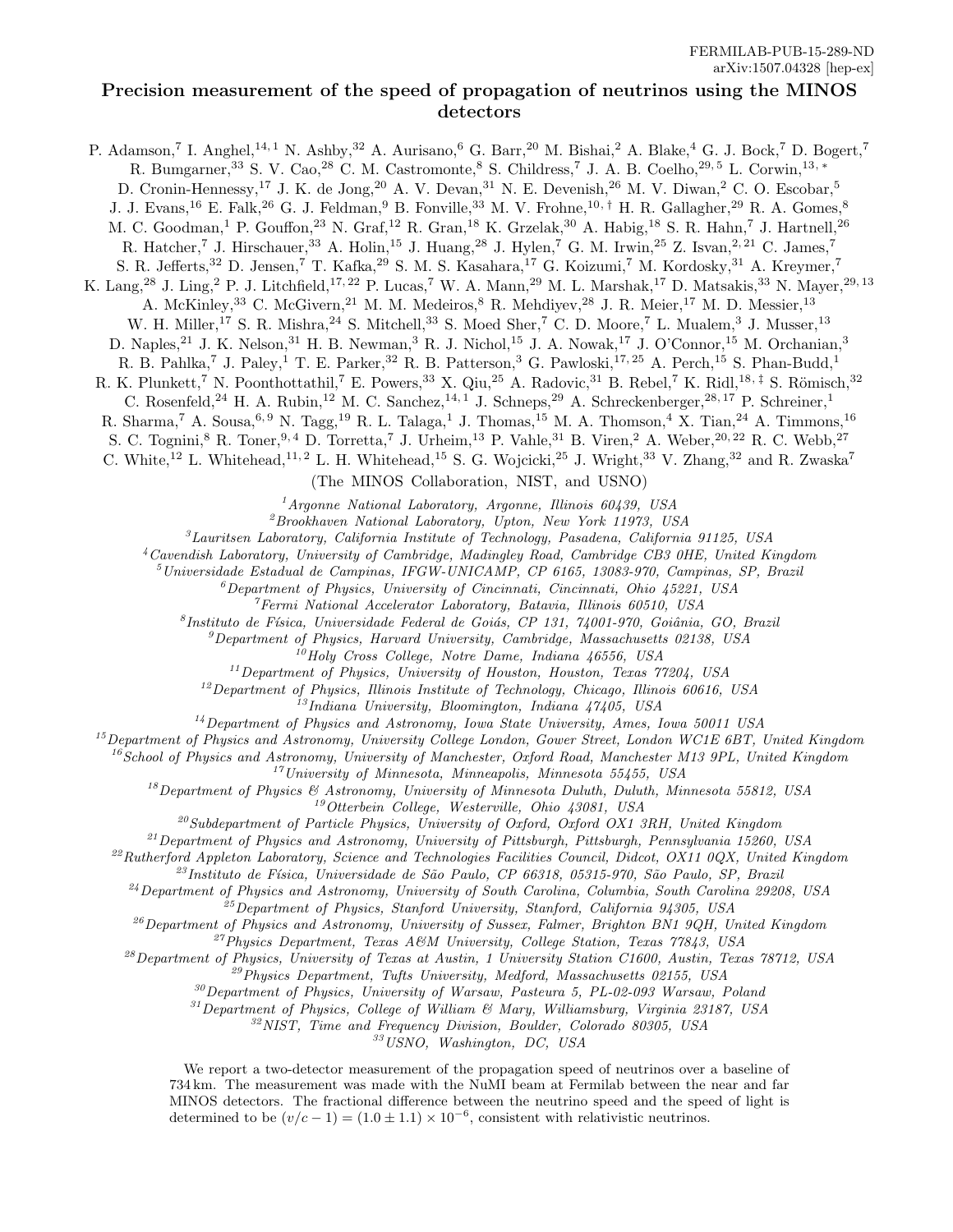### I. INTRODUCTION

A cornerstone of the theory of relativity is that there is a single limiting speed, the speed of light in a vacuum c, which cannot be exceeded. Observations of neutrinos from SN1987A [1–3] and accelerator experiments [4, 5] have set limits on the difference between the speed of neutrino propagation and that of light, all consistent with  $v = c$ . In September 2011, the OPERA experiment reported a measurement [6], in striking conflict with both theory and experiment, which has since been revised to resolve the inconsistency [7]. The initial OPERA news motivated a number of further measurements [8–12]. We report here a new precision measurement of the speed of neutrinos using the NuMI muon neutrino beam at the Fermi National Accelerator Laboratory (Fermilab) [13] and the two MINOS detectors [14], using a significantly upgraded time synchronization system and an exposure of  $0.8 \times 10^{20}$  protons on target in March and April of 2012. This measurement has similar precision to the CERN to LNGS measurements referenced above, but with two significant differences in addition to being made in a different lab with different dominant uncertainties. First, the NuMI beam has a mean neutrino energy of 2.8 GeV, almost an order of magnitude lower than the 17 GeV CNGS beam. Second, the measurement presented here measures the neutrino time-of-flight using two neutrino detectors, rather than using proton bunches in the accelerator to obtain the start time and neutrinos for the stop time. This neutrino time-of-flight measurement is the most precise ever, although the velocity precision is



FIG. 1: Schematic of the spill structure showing the 6 batches (top), the gap between two of the batches (bottom), and the bunch gap and width.

more limited by distance uncertainties.

The neutrino velocity measurement is conceptually straightforward, consisting of a measurement of the distance between the two detectors and the time it takes for a neutrino to pass between them. We can never observe the same neutrino in both detectors since the process of detection is destructive. We address this issue by making two separate measurements with respect to the same time reference. Specifically, we first make a measurement of the time of arrival of a bunch of neutrinos in the MINOS Near Detector (ND) referenced to a time marker derived from the proton beam current near the neutrino production target and then of that bunch's arrival at the MINOS Far Detector (FD), also with respect to the proton time reference. Subtraction of these two measurements, corrected for various offsets from the detection process, gives the time-of-flight of the neutrinos over the distance between the two detectors. Care is taken so that when the subtraction of the two times is made, the major part of the uncertainties in the detection cancels, leaving a high precision determination of the time the neutrinos took to travel from the near detector to the far detector.

The measurement uses a system of time transfer between the beam current measurement and each detector with sets of periodically calibrated Global Positioning System (GPS) receivers and atomic clocks. Two Way Satellite Time and Transfer (TWSTT) is also used as an independent technique to calibrate the time offsets. The combination of these techniques allowed reliable estimates of the time synchronization errors, yielding a very robust measurement that has the smallest error for the flight time of neutrinos ever achieved.

#### II. BEAM AND DETECTORS

The neutrino beam [13] is produced at Fermilab by  $120 \,\mathrm{GeV}/c$  protons striking a graphite target. The resulting positively charged pions and kaons are focused by pulsed magnetic horns and then allowed to decay in a 675 m long helium-filled volume, producing a  $\nu_{\mu}$ dominated neutrino beam with a peak in the event energy spectrum at about 3 GeV and a tail at higher energies [15]. The time structure of the beam is illustrated in Fig. 1. During acceleration, the protons are grouped into six batches, each approximately  $1.6 \,\mu s$  long and separated by about 100 ns. Each batch consists of 81 bunches which are 0.8 ns RMS wide (3.5 ns full width at base), spaced at 18.83 ns intervals, resulting from the Main Injector's 53.103480 MHz synchrotron acceleration.

<sup>∗</sup>Now at South Dakota School of Mines and Technology, Rapid City, South Dakota 57701, USA. †Deceased.

<sup>‡</sup>Now at North Dakota State University, Fargo, North Dakota 58108, USA.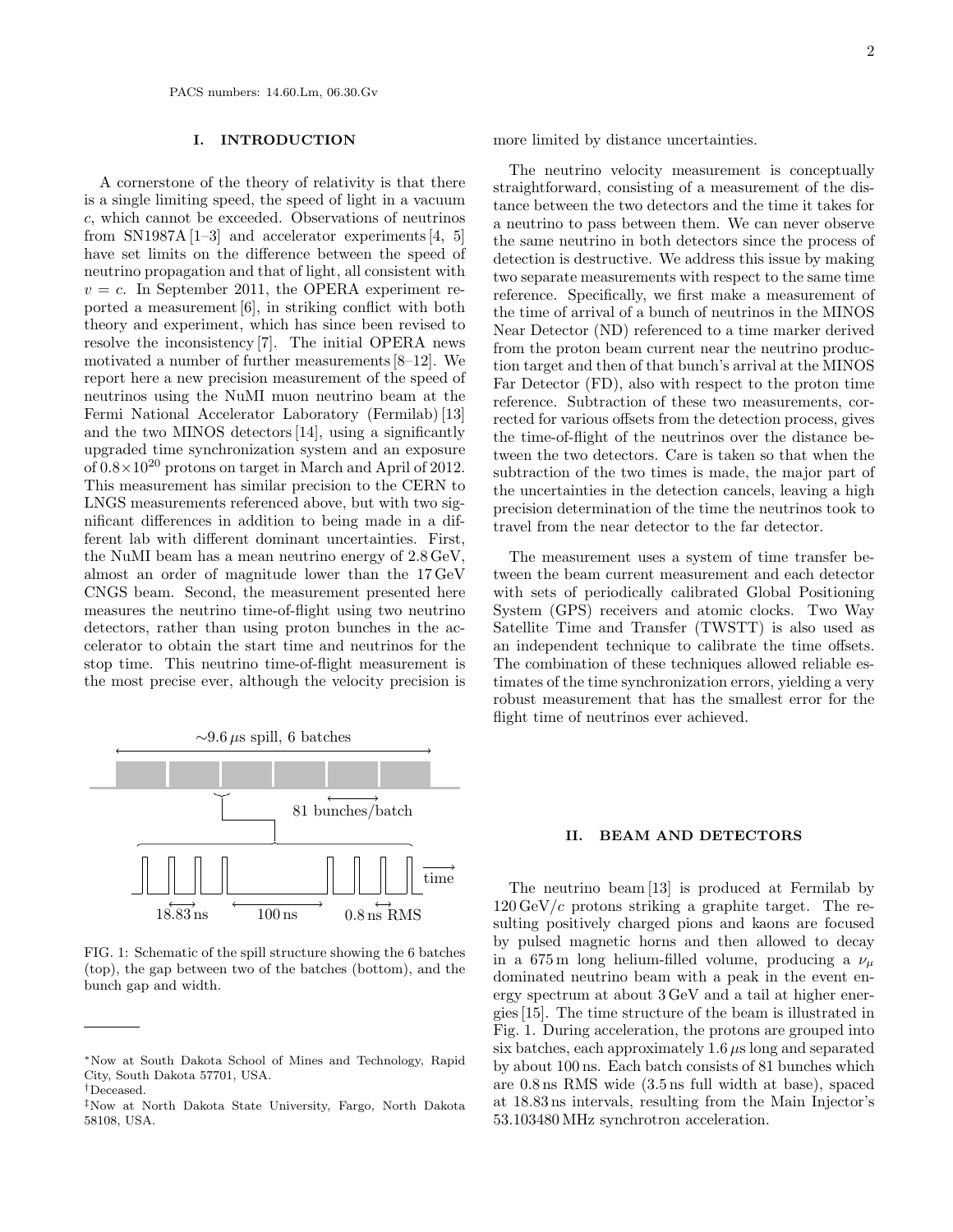#### A. The MINOS Detectors

The two MINOS detectors [14] are steel and scintillator tracking calorimeters with toroidal magnetic fields averaging 1.3 T in the steel. Each detector consists of 2.54 cm thick steel plates interleaved with 1 cm thick plastic scintillator planes. The scintillator planes are composed of 4.1 cm wide strips. Scintillation light is read out by multi-anode photomultiplier tubes (PMTs) via wavelength-shifting fibers. The 0.98 kton ND is located 1.04 km downstream of the production target and 104 m underground. The 5.4 kton FD is approximately 735 km downstream of the target and 705 m underground.

Muon neutrinos are identified in the detectors through their charged-current interactions,  $\nu_{\mu} + A \rightarrow \mu^{-} + X$ where  $A$  is the target nucleus (normally Fe) and  $X$  represents the final state which may contain pions, other hadrons, and nuclear fragments. The muon typically leaves a well-defined energy deposit in the detector, crossing tens of scintillator planes that can be reconstructed as a muon track. Due to the high rate of neutrino interactions within the near detector there are differences in the way the times of the individual pulses are recorded in the two detectors. The subsequent reconstruction and selection of the interactions, however, are done in an identical way. The time and position of the neutrino interaction vertex is calculated using the TDC (time-to-digital converter) times of the PMT pulses, combined with the known spatial geometry of the scintillator strips producing the light.

The resolution on the time of the neutrino interaction is 1.5 ns within both detectors. To achieve this, the detectors are calibrated by first applying a "time-walk" timeslew correction for the variation of time with pulse height and then a strip-by-strip offset obtained by minimizing the residual offset in an ensemble of muon tracks. The FD time resolution capabilities and calibration [16] were established to distinguish upward atmospheric neutrino events from downward cosmic rays [17], verified in the CalDet test-beam experiment [18], and the detailed calibration constants were obtained with cosmic ray muon events collected over a number of years. The ND calibration was performed in a similar way using secondary muons from the beam and was cross-checked with cosmic rays. The time resolution of both detectors is sufficient to resolve the bunch structure shown in Fig. 1 and was cross-checked with portable counters [19]. A study of the broadening of the spill structure by the detector resolution was made at the ND by looking at the reconstructed times of neutrino interactions within the same accelerator spill to resolve the beam time structure.

The MINOS experiment has previously reported a measurement of neutrino speed in Ref. [5]. Since then, the experiment has collected a factor of 8.5 times more data. Additionally, a comprehensive study of the components of the original MINOS timing systems was conducted and several new corrections have been applied to this larger dataset. Some of these studies required com-

ponents of the new timing system, described below, to be operated in parallel with the original system; or by specific tests, comparing measurements between signals in the new and original systems. In particular, it was found that a random offset on the order of 20 ns was introduced each time the original GPS receivers were powered on, which is not unknown in GPS receivers not specifically designed for precise time. An offset of this size was covered by the systematic errors quoted in [5]. The analysis of the full MINOS data sample, using the original MINOS timing system and new corrections, yields a systematic error dominated fractional neutrino speed of  $(v/c - 1) = (0.6 \pm 1.3) \times 10^{-5}$ .

The order-of-magnitude more precise measurement described in this paper uses a new timing apparatus, making it insensitive to the variations of the old system. The rest of this paper describes this new system and a new analysis based only on the data taken after the new system was installed.

#### B. Proton Beam Measurement

The time profile of the proton beam is measured using a resistive wall current monitor (RWCM) [20] situated along the beam pipe, which is between the extraction point from the Main Injector [21] and the NuMI target. The RWCM consists of a resistive network bridged across an electrically insulating ceramic break in the stainlesssteel pipe. As the beam passes, an image current is induced on the surface of the pipe, creating a measurable voltage across the resistive network. The voltage signal from the device is measured for each spill with a waveform digitizer with 1.5 GHz analog bandwidth, which is the limiting bandwidth of the system.

#### C. Event Timing

The data presented here use timing components shown in Fig. 2. Original local timing systems used to internally synchronize different parts of each detector are retained, as they are integral to the experiment's data acquisition system. The new timing system is used to time stamp the old system's timing markers, allowing more precise calculations of neutrino interaction times without disturbing the well-tested and robust means of acquiring the data. The new system's GPS units and its overall synchronization are significantly upgraded, as shown in the upper part of Fig. 2. Stable atomic reference clocks are installed at each detector location. The manner in which timing synchronization is transferred between the surface and the underground detector locations is also upgraded with optical fibers operating in both directions, transferring both 1 Hz (or pulse-per-second, PPS) and 10 MHz signals and allowing continuous monitoring of the delays in the links.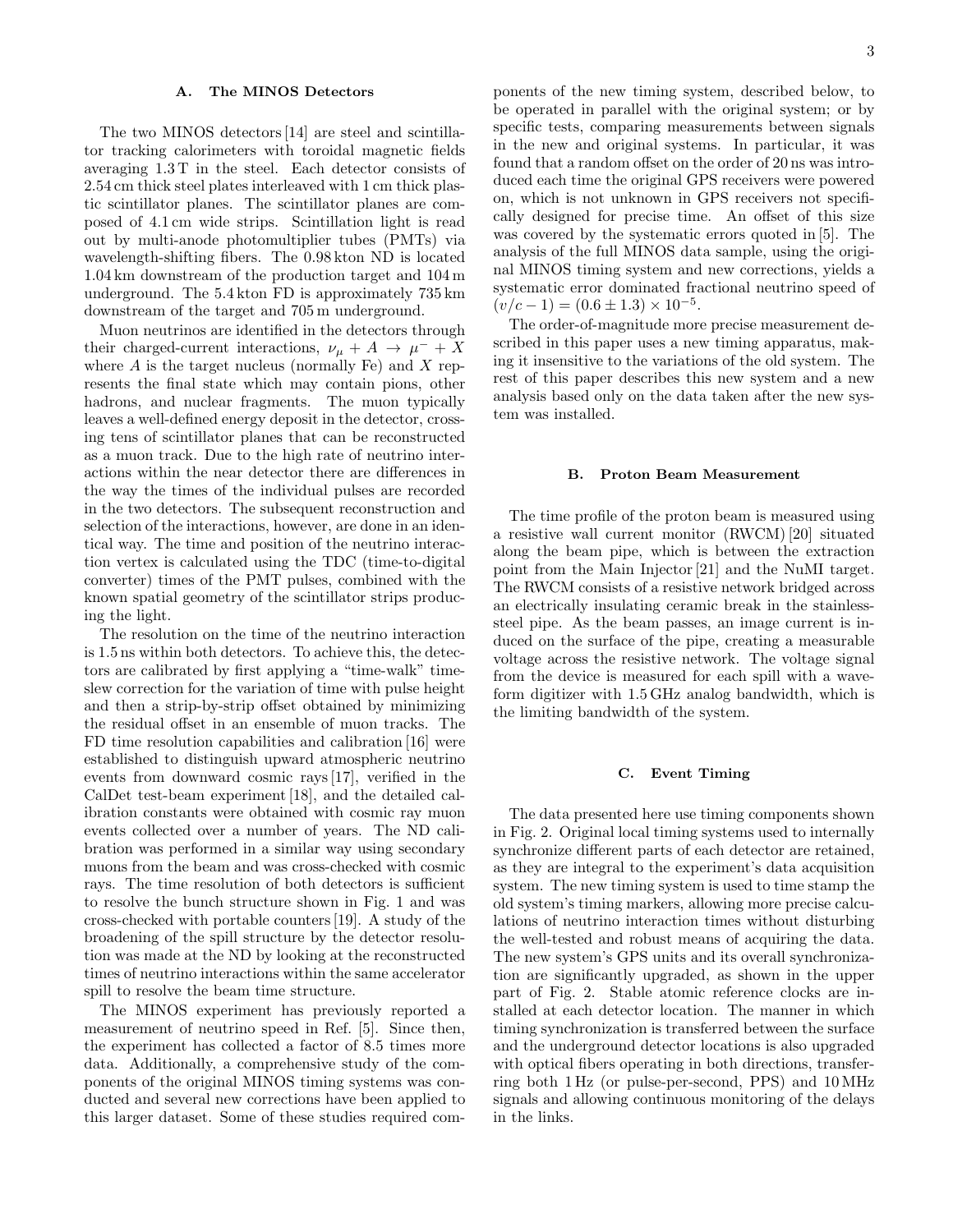

FIG. 2: Simplified layout of the main time synchronization components of the experiment. The beam and detectors are shown across the middle of the diagram, the newly added time measurement apparatus is shown above the beam and original time synchronization (which is still used) is shown underneath the beam. Points marked "T" show where an interval timer is used permanently and points marked "X" show a connection point where equipment is connected for short periods during the run (the traveling GPS units and the TWSTT (Two-Way Satellite Time Transfer) equipment). Many of the links are synchronized/monitored with both PPS and 10 MHz signals using TWTT (Two-Way Time Transfer). Not shown are the portable detectors.

A local Cs atomic clock is installed at each detector, and a Rb clock is installed at the RWCM site to establish free running PPS and 10 MHz time references at each site. Distribution amplifiers (high output-to-output isolation and low-jitter signal fan-outs) are used to define the reference points and provide multiple ports to make timing measurements. The internal time synchronization of each detector is measured with respect to these timing reference points using interval timers. A number of these interval timers are installed permanently in the experiment and used for the duration of the time-of-flight experiment as shown in Fig. 2. The offsets between the three atomic clocks at the different sites are continuously measured with the new system of GPS receivers and interval timers.

At the FD, the time synchronization within the detector uses a 40 MHz clock and PPS boundary markers derived from the original FD GPS receiver, which runs independently of the new timing equipment. The PPS

are encoded on the 40 MHz clock signals to allow distribution to the 46 readout boards in the detector over a single network of same-length cables. The times of the scintillator pulses in the detectors are measured using a TDC implemented by multiplying the 40 MHz to give 160 MHz, then using four delayed versions of this clock to generate an effective 640 MHz clock.

The offset between the new local Cs clock and the PPS from the original FD GPS receiver (used for the internal detector time synchronization) is measured and recorded each second with an interval timer. For each neutrino interaction, for which data acquisistion is started using a simple activity trigger, we correct the measured detector time to the new local Cs clock time using the interval timer measurement closest in time to the neutrino event. Variations in the frequency of the 40 MHz FD clock are monitored by measuring the interval between successive PPS signals with the Cs clock which is observed to vary smoothly by typically  $\pm 10 \text{ ns}$  in the short term. As a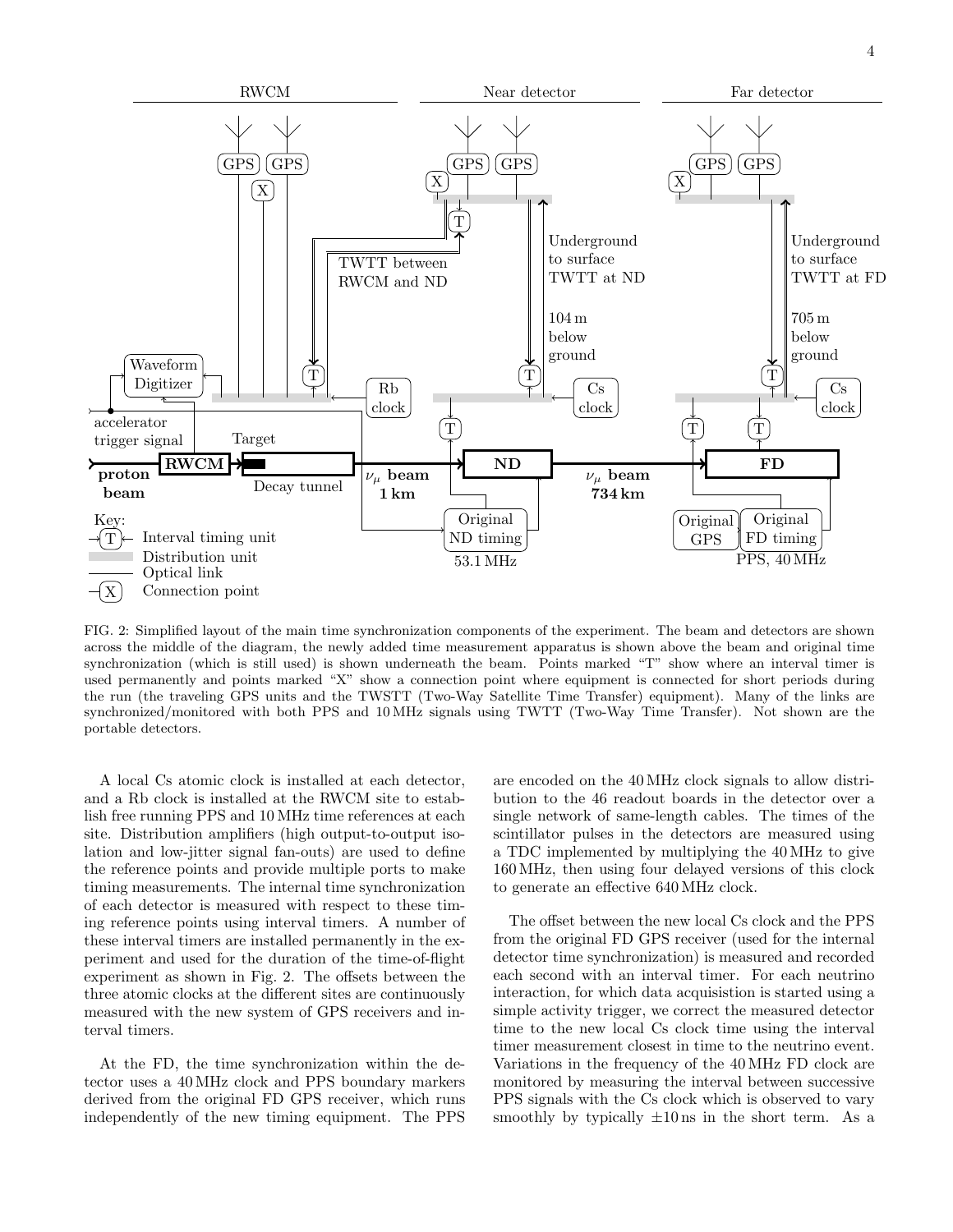cross-check of the stability of the timing distribution system, signals were read from one of the readout boards and compared with the new time reference system using an interval timer.

At the ND, the acquisition of data is started by a trigger signal from the accelerator which arrives about  $20 \mu s$ before the neutrino beam. The arrival time of this trigger signal within the ND time distribution electronics is measured against the local Cs clock reference point with an interval timer. The ND measures the time of the PMT pulses from neutrino interactions relative to the trigger signal using a local 53.1 MHz clock from a crystal oscillator that is distributed to the readout boards at the ND. Cross-checks were also made with interval timer measurements between points in the old and new timing systems.

The 53.1 MHz clock was found to have a 100 Hz variation synchronous to the accelerator cycle. However, this clock is only used to measure short time intervals of  $\mathcal{O}(20 \,\mu s)$ , so the effect is around 40 ps at worst and is thus neglected.

Similarly, at the RWCM, the same  $20 \mu s$  accelerator signal used to start digitization at the ND is also used to trigger the RWCM digitizer and is measured against the Rb clock with an interval timer. The early accelerator trigger signals at both the ND and RWCM are derived from the same source, although this is not necessary for the time-of-flight measurement. This is simply a signal which precedes the arrival of the neutrinos by a small amount, used to trigger the detectors, and measured with respect to the local timing reference point by the interval counter.

#### D. Detector Time Offset

The mechanisms by which the detectors operate cause systematic time delays (latencies) between the neutrino interaction time in the detector and the time when it is recorded. A separate portable detector is used to measure the latency of each MINOS detector. The portable detector consists of a pair of planes, each of active area  $63 \text{ cm} \times 57 \text{ cm}$  constructed from eight plastic-scintillator strips left over from the original MINOS construction plus eight similar 3 cm wide newly constructed strips. The two parallel planes are stacked and oriented so their strips are rotated by  $90°$  from each other. Coincident signals from the two planes are timed with respect to the PPS from the local Cs clock reference point.

The portable detector was first placed immediately behind the ND where some of the muons created in the ND volume by beam neutrinos could pass through it. By matching PMT pulses in time and correcting for longitudinal position, we obtain a relative latency measurement between the portable detector and the ND. This is measured to be  $(36 \pm 4)$  ns. Following this, the portable detector was transported to the FD and by using cosmic ray muons which passed through both the FD and the portable detector, the relative latency between the

portable detector and FD was measured to be  $(12 \pm 4)$  ns. Most of that up to 4 ns unknown latency comes from uncertainties on the propagation time of the signals in the portable detector itself: but the same detector and electronics were used at both ND and FD. Thus, when comparing the ND and FD latencies quoted above, the unknown delays in the portable detector itself subtract out, leaving a relative ND-FD latency of  $(24\pm1)$  ns. The error assigned covers the jitter on the latency measurements, small drifts observed over time, differences in magnetic fields at the PMTs at the two locations, and the somewhat different energies of the different samples of muons used in the measurement. A second identical portable detector was used together with the first one at the ND for studies to characterize the resolution and stability of the counters and electronics.

#### E. Detector and Baseline Survey

The straight-line distance between the front faces of the near and far detectors has been determined to 70 cm precision. This section describes how this precision is achieved.

Survey control networks have been established on the surface and underground at the ND and FD sites. Both detectors have been located relative to their respective underground survey control networks to within 0.5 cm. The two surface control networks are connected via high precision GPS measurements to an overall accuracy of about 1 cm. The tie between the surface network and the ND underground control network is straightforward and has been accomplished utilizing standard optical survey methods with millimeter accuracy. These measurements are described in Refs. [14, 22, 23].

For the FD however, there is no direct plumb line down the sloped shaft and issues with atmospheric stratification prohibit optical surveys. Therefore, a Honeywell Inertial Navigation Unit (INS) containing three gyroscopes and three accelerometers was utilized to connect the surface and underground control networks. The INS was mounted in the elevator cage and traveled multiple times up and down the mine shaft, stopping each time at four approximately equal distance positions to reset accumulated velocity errors in the INS. Limiting factors of the accuracy include: the relatively high vibration rate of the elevator cage; the fact that the cage stops at slightly different places each time; and residual oscillations as the cage came to a stop. The INS measurement is detailed in Ref. [24].

Observations from the gyroscopes and accelerometers of the INS were used to connect the FD's underground coordinates to the surface and establish the detector's NAD83 [25] coordinates. NAD83 is the horizontal control datum for North America, and the GRS80 [26] reference ellipsoid was used in these conversions. The position coordinates of the centers of the front faces of each detector were both converted to these geocentric coordinates in or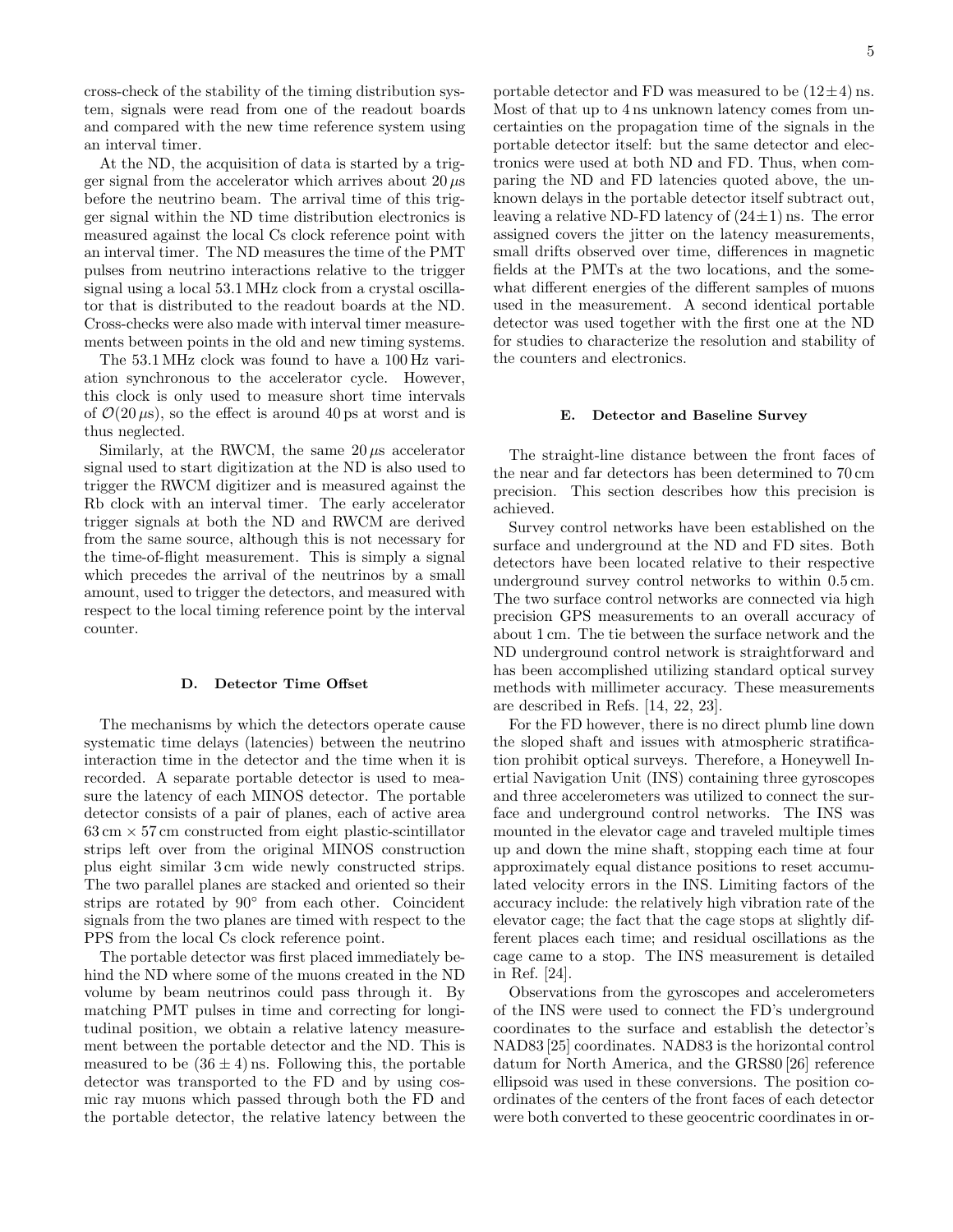der to compute the Euclidean distance between the two detectors. Two independent coordinate transforms were done, agreeing with each other to 0.2 ns. The resulting longitudinal uncertainty from the front face of the ND to the front face of the FD of 70 cm is dominated by the limited INS repeatability measurements in the mine shaft.

The resulting time-of-flight uncertainty caused by the positional uncertainties in this distance is dominated by the INS error and totals 2.3 ns: this is the dominant systematic error in the final neutrino speed calculation. If we instead take the speed of highly relativistic neutrinos to be given as c, we can turn this measurement around to make a neutrino-based survey of the location of the FD. This interpretation of the time-of-flight data presented in the conclusion of this paper below (Sec. IV) suggests that the FD is  $(0.72\pm0.03(stat)\pm0.39(syst))$  m closer to Fermilab than the inertial survey indicates.

# III. TIME SYNCHRONIZATION

The time synchronization between sites was implemented using several independent techniques (GPS, twoway fiber-based and two-way satellite-based) and also two different processing methods (code-based common view and carrier-phase based common-view for GPS data) [27]. This redundancy ensured robustness and allowed for assessment of systematics. The timing systems used in the experiment are shown schematically in Fig. 2. Two GPS receivers were deployed at each of the three locations (RWCM, ND, and FD) and a two-way time transfer (TWTT) system using fiber links was installed between the RWCM and ND. A two-way satellite time transfer (TWSTT) synchronization was also performed over a 36 hour period during the data taking period using a dedicated satellite link between the ND and FD. The ND and FD atomic clock time references are underground and were transferred to secondary references on the surface using TWTT fiber links. The three fiber links in the experiment are similar and transfer both PPS and 10 MHz signals on independent sets of fibers. All the timing instruments (distribution amplifiers, optical link transmitters and receivers, interval timers) were commercial units specifically intended for transferring or measuring time accurately. Cables were high quality RG/316- DS using SMA or BNC connectors, and obtained specifically for this measurement.

#### A. Fiber links

The TWTT technique is used in the three fiber links shown on Fig. 2 by employing a second fiber in the same bundle, so the fiber is therefore susceptible to the same environmental changes. The timing signal is sent out from the reference point at the first location to the second location where it is used to establish a second reference

point. It is then sent back on the second fiber to the first location. At the first location, the delay between the arriving signal and the first reference point is continuously recorded using an interval timer and used to correct the data.

The largest variability in the round-trip time is in the FD surface-underground link, which shows a thermal day/night effect of 200 ps round-trip and a similar overall variability during the run. This is corrected to better than 50 ps by continuous monitoring of the round trip time of the PPS along this link. The differences in delays of the communication fibers, transmitters and receivers are determined by swapping modules.

A portable Cs clock was used to verify the calibration of the surface to underground links by measuring the offset between portable and reference clocks, first on the surface, then underground, then on the surface again and correcting for the relative clock drift. The measurements show an average discrepancy of 400 ps at the ND. At the FD, the internal delays in the optical receivers were not measured directly, but corrected using the average of a series of three portable clock measurements made on different days, and the  $\pm 550 \,\mathrm{ps}$  maximum deviations of the three measurements is applied as the systematic uncertainty of this correction.

# B. Global Positioning System

The GPS timing infrastructure consists of eight similar dual-frequency GPS receivers: six identical receivers (Novatel OEMV) and two newer versions from the same manufacturer (Novatel OEM6). All receivers use antennas from Novatel with Andrew FSJ1-50A antenna cables with small (-0.028 to  $+0.036 \,\mathrm{ps/m/°C}$ ) temperature coeficients. The antenna cables were annealed for temperature stability of the propagation delay before installation. The group delays of the antenna cables were measured at both the L1 (1575.42 MHz) and L2 (1227.60 MHz) GPS signal frequencies prior to installation and confirmed using time-domain reflectometry. The measured cable delays are used to calculate the time difference between the two locations.

Two receivers are located at each of the three sites. The antennas are located so as to minimize "multipath" errors from reflected GPS satellite signals arriving at slightly later times. The two remaining receivers were transported (with their antenna and antenna cable), between the three MINOS sites and the National Institute of Standards (NIST) in Boulder, CO, to provide multiple differential calibrations of the fixed GPS systems. The two mobile receivers were used at all the sites in different orders. They were moved at approximately weekly intervals, spending about three active days at each site. When two co-located GPS receivers are calibrated, the difference between the local time as measured by each receiver is corrected for the internal delays of the two receivers. The GPS timing infrastructure is described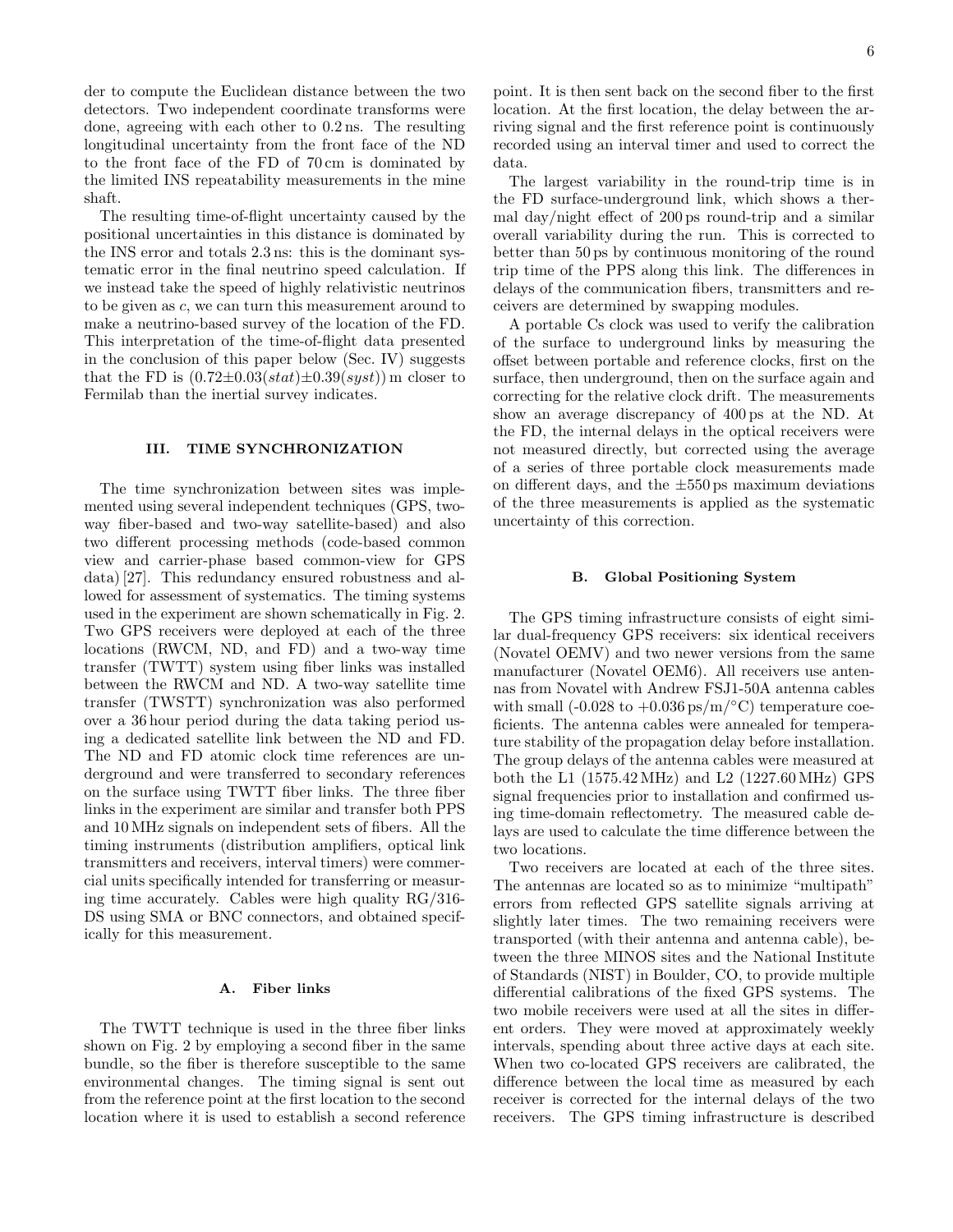

FIG. 3: Comparison between TWSTT and the GPS system between ND and FD, during the USNO TWSTT test (April 18-19, 2012), expressed as Modified Julian Dates (MJD) in the figure. In the legend, "TWdirect" refers to calibrated TW-STT between antennas at ND and FD, while "TW" refers to the double-difference obtained from subtracting observations of ND-USNO from FD-USNO. The subscripts below GPS identify the individual GPS receivers used. The mean differences used in the analysis are shown.

in [28, 29].

At each location, the timing reference signal from the atomic clock is input to the GPS receivers. Each receiver makes measurements of the time offsets between the timing reference signal and the time obtained from the GPS satellites which are visible. The GPS data were processed in Common-View (CV) mode using GPS L1 C/A codebased data to compute the calibrated differences between the atomic clocks at the various locations [28]. The processing of carrier phase-based data was done via PPP (precise point positioning) algorithms that also provide an accurate position of each GPS antenna through the corrections computed by the International GNSS Service (IGS). The GPS data reductions were done by the authors at the National Institute of Standards and Technology (NIST) using Natural Resources Canada's CSRS-PPP online service [30] and confirmed by the authors at the US Naval Observatory (USNO) using both NRCan and the JPL automated data reduction service, which has independent software (GIPSY/OASIS [31]). These reductions provide a large standard set of corrections including relativistic effects and the "IGS Final" corrections for the orbit and atomic-clock time of the satellite.

The CV code-based processing of the difference between two co-located receivers gives an estimate of the hardware stability (GPS receiver, antenna, and cable). The time differences over the time-of-flight measurement period showed better than 200 ps  $(1\sigma)$  stability at the RWCM and ND. The GPS receivers and other timing equipment at the FD are in an environmental chamber that holds the temperature to  $\pm 1$  K. This results in a time stability of better than 90 ps, estimated using the

RMS and the total time deviation [28].

#### C. Synchronization Between Sites

An estimate of the stability and accuracy for the actual synchronization between sites is obtained by differencing data from independent time-transfer links between each pair of sites, and where possible between independent units at the same site. Effectively this is calculating a double-difference, since each link is already a difference between the pair of clocks at each location. Each technique and each deployed system can have a bias due to a variety of causes, such as multipath reflected signals, temperature, humidity, and mismodeling of the atmosphere, satellite orbit, or ionosphere. These errors can occur during the initial link calibration, and can also vary over time. Double-differences wherein the two links are based on different techniques (i.e. GPS CV and TWSTT or GPS CV and fiber-based TWTT) are particularly useful in constraining the biases, since they are expected to be independent.

A dedicated two-way satellite link was used by US Naval Observatory (USNO) personnel to measure the time difference between ND and FD references using TWSTT. This involves exchanging signals between locations on a bi-directional satellite link, so that environmental and atmospheric effects are almost the same in each direction. The time difference calculated by doubledifferencing time-transfer between ND and FD with one GPS-based link and with the TWSTT link shows stability better than 800 ps and a mean difference (accuracy) of -480 ps. A secondary TWSTT mode was also employed using the USNO's facility in Washington DC as a transfer point, and measuring FD-ND by the doubledifference between USNO-ND and USNO-FD. No truly relativistic corrections are required in the TWSTT analysis apart from the formalism to correct for the rotation of the Earth (the Sagnac correction) [32]. Figure 3 shows the comparison between these time transfer techniques.

The same double difference computed between one GPS-based link and the TWSTT link can be performed between two GPS-based links, one using a pair of GPS receivers (one at each end of the link) and the other using the other pair. The comparison of the two GPS receivers at each location also allows the detection of eventual discrepancies between them. Since the calibration method simultaneously sets all GPS links between the two sites, the GPS-only double-differences constrain the calibration variation between calibrations. On the ND to FD link, the stability over the entire neutrino data collection period is better than 200 ps  $(1\sigma)$ . The mean difference of 205 ps, suggests a systematic uncertainty of 150 ps (half the error attributed to each link). We apply an overall systematic error of 500 ps due to the uncertainty in the overall FD-ND synchronization during the neutrino data collection period.

By using the two traveling GPS units it is possible to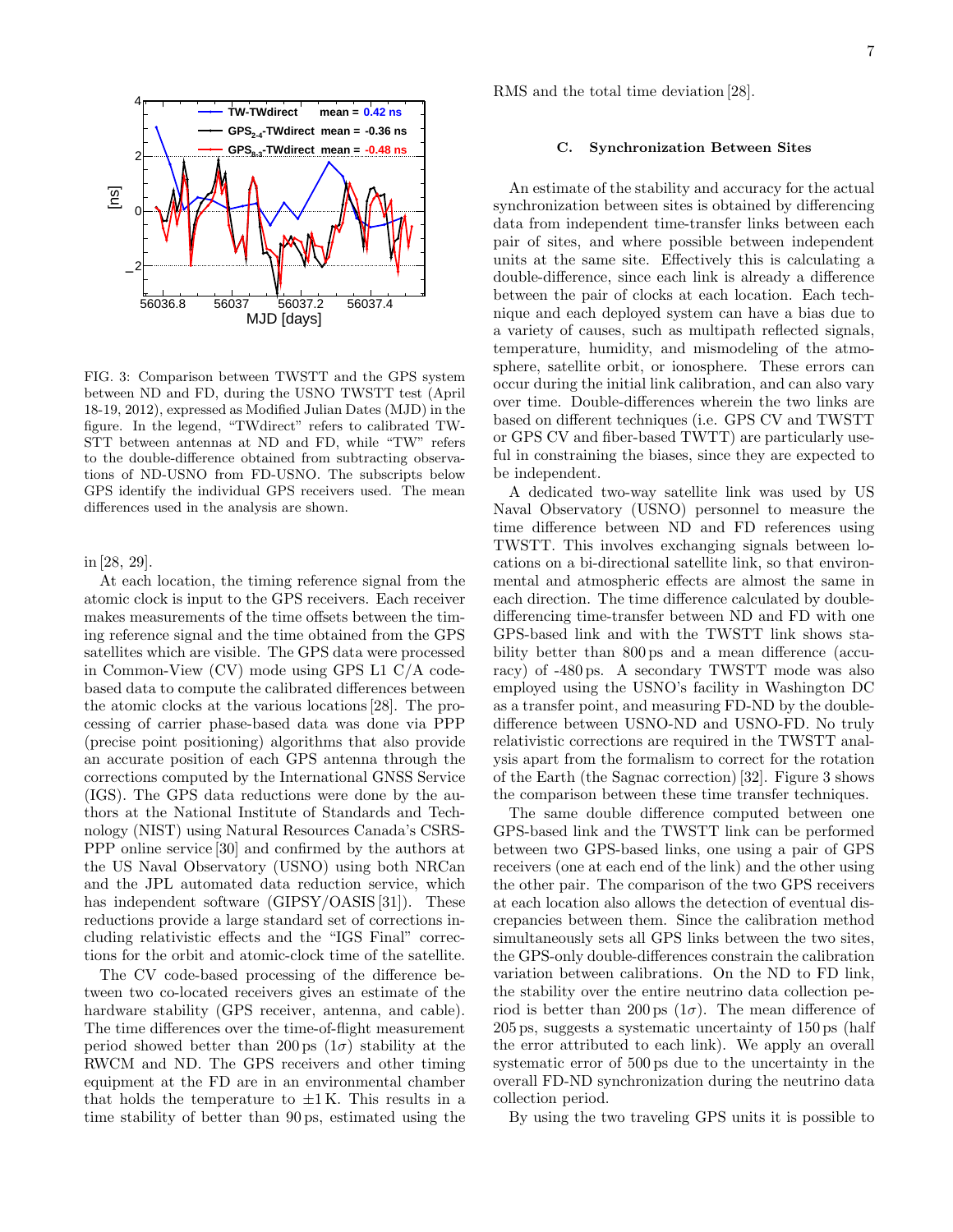perform repeated calibrations of the stationary receivers at the various locations. Use of more than one calibration and the presence of a second receiver at each location allows the determination of possible time steps in any of the receiver's internal time base. As an example, the double-difference between ND and FD, when calculated using the result of the same calibration over approximately eight months, showed a step of 2 ns. When the values of subsequent calibrations were considered, it became clear that the internal time base of one of the stationary receivers at the ND had a step of about the same magnitude. Two different calibration values were thus used for this receiver to remove the step from the double-difference, eliminating it from the error analysis for the synchronization.

#### IV. DATA ANALYSIS

We select two categories of events whose selection criteria are described in Ref. [33]: contained  $\nu_{\mu}$  chargedcurrent (CC) events, which originate in the fiducial region of each detector, and, for the FD only, partially reconstructed events. Partially reconstructed events are either  $\nu_{\mu}$  CC neutrino interactions in the rock surrounding the FD producing an entering muon, or events where the neutrino interaction point occurred outside the detectors' fiducial region. Partially reconstructed events usually arrive later than contained events, as the neutrino produces a muon at an angle, resulting in a trigonometric increase to the muon path-length (the muons are highly relativistic and their slightly slower-than-light speed does not contribute significantly to the later arrival). Both samples are subject to a further track-fit quality cut to ensure that we only use events with a well-measured interaction time. During March and April 2012, an exposure of  $0.8 \times 10^{20}$  protons on target was collected, yielding 195 fully contained and 177 partially reconstructed events which are selected at the FD.

The data analysis proceeds by using the measured time distribution of the protons in the RWCM to form a likelihood distribution for the time-of-flight of each neutrino event to each detector. A likelihood distribution is required because, for a given neutrino, we do not know which part of the accelerator spill (as shown in Fig. 1) is responsible for producing the observed neutrino. The RWCM timing waveform is convolved with a 1.5 ns (RMS) wide Gaussian distribution representing the detector timing resolution and shifted by the predicted time-of-flight to form a probability distribution function for the contained events. For partially reconstructed events, the probability density function is further convolved with a delay distribution to take account of the increased muon path length calculated using Monte Carlo simulations.

We multiply the event likelihoods of all the observed events together to obtain an overall probability as a function of the time-of-flight parameter. The time-of-flight



FIG. 4: Daily variation in time-of-flight between the RWCM and ND. The GPS (red points) and TWTT (black points) techniques were used for transferring the time between the two sites. The difference between these two techniques is confirmation of the stability of the time synchronization.

TABLE I: Dominant systematic uncertainties  $(\pm 1\sigma)$ 

| Systematic Uncertainty                         | Value             |
|------------------------------------------------|-------------------|
| Inertial survey of the FD location             | $2.3$ ns          |
| Relative ND-FD latency                         | 1.0 <sub>ns</sub> |
| FD TWTT between surface and underground 0.6 ns |                   |
| GPS time-transfer accuracy                     | $0.5$ ns          |
|                                                |                   |

which gives the maximum combined probability is then our measurement of the overall neutrino flight time from the RWCM to the detector. This procedure is followed at each of the two detectors.

To obtain the final result for the ND to FD time-offlight, the two times obtained are subtracted, eliminating any systematic offset associated with the beam measurement and the portable detector measurement. Having two neutrino detectors, near and far, is unique to this measurement, as other neutrino time-of-flight analyses must rely on beam measurements.

At the ND, the neutrino interaction rate is sufficient to measure the time-of-flight for each day with statistical error below 50 ps, permitting a test of the long-term stability of both the GPS and the TWTT timing systems using neutrinos directly, over the short baseline between RWCM and ND. The results from both these methods are shown in Fig. 4. The surveyed distance between the RWCM and the ND is combined with the absolute latency of the ND measured with the portable detector to create an expected time-of-flight of  $4622.7 \pm 4.0$  ns, where the uncertainty comes from the absolute latency of the portable detector and the RWCM-ND synchronization. Also included is a small effect of  $\mathcal{O}(500 \,\mathrm{ps})$  from the protons and pions traveling slightly below the speed of light and away from the beam axis.

Figure 4 shows that the daily measurements from both methods are contained within a 1 ns range consistent with this expectation. Note that the precision of this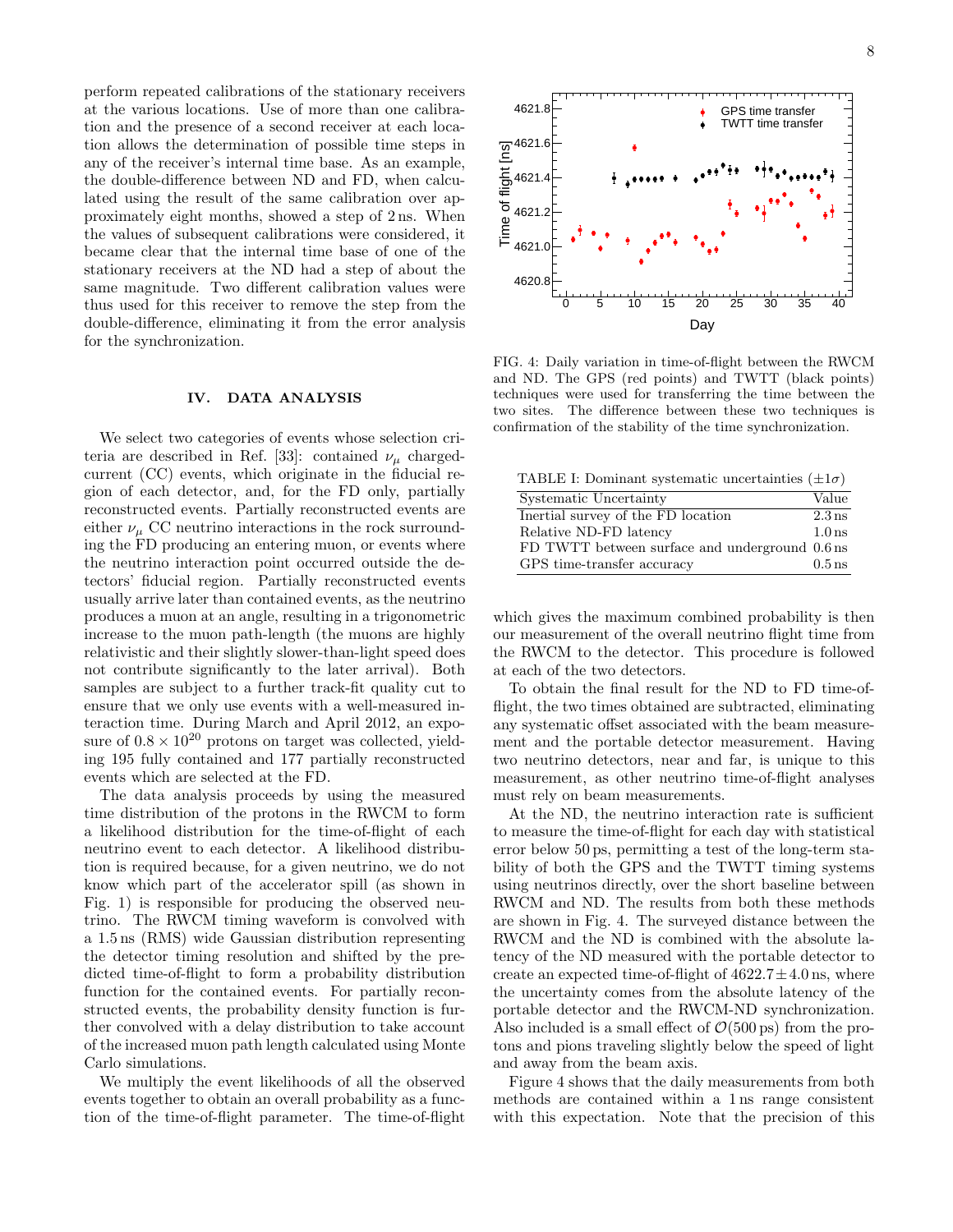

FIG. 5: Arrival time distribution at the near detector modulo the 18.83 ns bunch separation (blue histogram), which is well fit by a gaussian with a 1.6 ns sigma (red line). The high neutrino statistics available at the ND establish the shape and timing of the neutrino bunch structure.

test is not as good as on the final time-of-flight result which benefits from the cancellation of uncertainty in the subtraction technique. Figure 4 shows that the timeof-flight measurements are stable to about 200 ps when using the GPS for time-transfer and to better than 50 ps when using the TWTT for time transfer. As the GPS time was common to both detectors and crosschecked by the USNO TWSTT measurement, the mean GPS-based value of 4621.1 ns is used later in calculating the final time-of-flight, with the difference being covered by the systematic error described in Sec.III C.

Figure 5 shows the neutrino arrival time distribution at the ND after the end of the preceding 18.83 ns long bunch, and Fig. 6 the same at the FD. The high neutrino statistics available at the ND illustrate that the neutrino production in a bunch is well fit by a Gaussian with a 1.6 ns sigma: this width is driven by the per-event 1.5 ns detector time resolution rather than the bunch width itself. The contained event sample at the FD is consistent with that distribution, confirming the resolution and stability of the time measurement system. The partially reconstructed events at the FD are also shown in Fig. 6 and are seen to arrive later and with a bigger spread as expected.

Combining the contained and partially reconstructed samples, the time-of-flight between the RWCM and FD is found to be  $(2\,453\,935.0 \pm 0.1)$  ns, considering only statistical errors. Subtracting the measured time-of-Subtracting the measured time-offlight (using GPS) between RWCM and ND of  $4621.1$  ns we obtain the time-of-flight between ND and FD as  $(2\,449\,313.9\pm0.1)$  ns (statistical error only): the most

precise measurement of the neutrino time-of-flight ever achieved, and the only one obtained directly using two neutrino detectors. The time required to traverse the distance between the front face of the Near and Far detectors at the speed of light, including the Sagnac cor-



FIG. 6: Arrival time distribution at the far detector modulo the 18.83 ns bunch separation for contained (blue hatched histogram) and partially contained (red line) events. The appearance of the bunch shape in the FD demonstrates that the timing system is functioning as expected.

rection, is  $(2\,449\,316.3\pm2.3)$  ns, where the dominant uncertainty comes from the inertial survey of the FD location. Combining these, together with the other sources of systematic error listed in Table I, yields a value for the difference in arrival time of the neutrino and the speed of light prediction of  $\delta = (2.4 \pm 0.1(stat.) \pm 2.6(syst.))$  ns. The fractional neutrino speed is therefore found to be  $(v/c - 1) = (1.0 \pm 1.1) \times 10^{-6}$ , consistent to  $1\sigma$  with relativistic neutrinos.

#### Acknowledgments

This work was supported by the U.S. DOE; the United Kingdom STFC; the U.S. NSF; the State and University of Minnesota; Brazil's FAPESP, CNPq and CAPES. We are grateful to the Minnesota Department of Natural Resources and the personnel of the Soudan Laboratory, Fermilab, and USNO. We thank Texas Advanced Computing Center at The University of Texas at Austin for the provision of computing resources. Fermilab is Operated by Fermi Research Alliance, LLC under Contract No. De-AC02-07CH11359 with the United States Department of Energy.

- [1] K. Hirata et al. (KAMIOKANDE-II), Phys. Rev. Lett. 58, 1490 (1987).
- [2] R. Bionta et al. (IMB), Phys. Rev. Lett. 58, 1494 (1987).
- [3] E. Alekseev et al. (Baksan), JETP Lett. 45, 589 (1987).